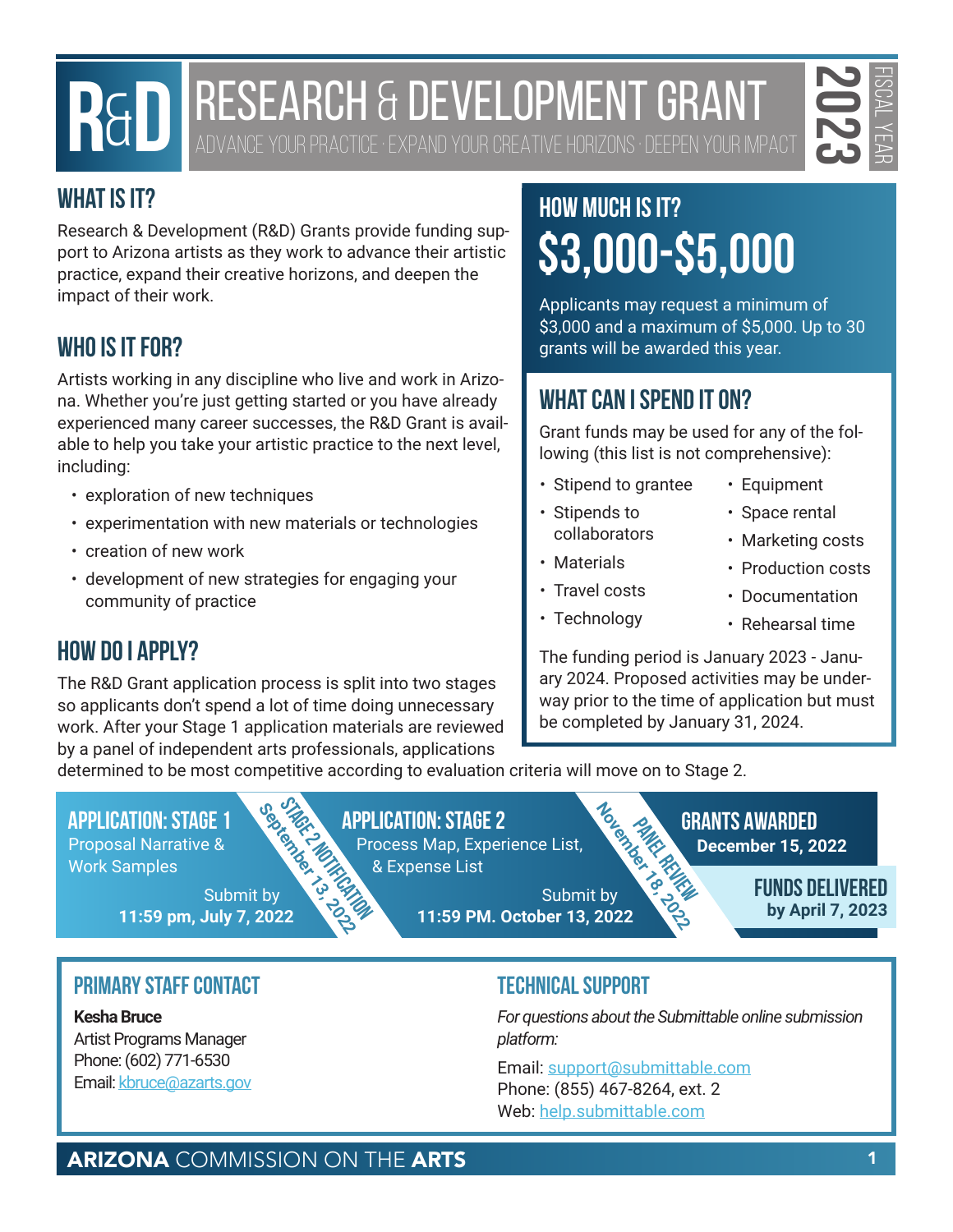# **R**&**D** RESEARCH & DEVELOPMENT GRANT

# **Accessibility & Accommodations**

If you require accommodation in completing this application, or otherwise participating in the grant application process, please contact the Artist Programs Manager, Kesha Bruce, by phone at (602) 771-6530 or by email at [kbruce@azarts.gov.](mailto:kbruce@azarts.gov)

# **Stage 1: The Application Due by11:59pm, July 7, 2022**

When you're ready, go to <https://azarts.gov/grant/artist-research-and-development/> and click on "Apply Now." This will take you to a website called Submittable where you'll submit your application materials.

## **Narrative Proposal Details**

Answer each of these questions.

You can type up your proposal narrative (1200 words),

*or*

You can upload it in a video or audio recording (no more than 8 minutes in length).

- a) Describe the work you propose to do with the grant funds. What are your specific proposed activities?
- b) Tell us about your community of practice as it relates to (or is specific for) your proposed activities.
- c) How will the work you propose to do reflect, impact, or otherwise respond to your community of practice?
- d) How does this proposal relate to the work you currently do?
- e) How would receiving this grant deepen your overall artistic practice?
- f) If you have collaborators, who are they and how do they contribute to your proposed work? (Answer this question only if you are working with anyone else.)

#### *Narrative Proposal Reminders and Tips*

*Do not include links to external websites or video hosting platforms such as YouTube or Vimeo.* 

*If you share your proposal narrative in a video or audio recording keep it simple and to the point. The recording should be just you, describing your proposal and answering the five questions listed above. Please do not include edits of your work samples or special effects. Production quality of this recording will not be considered in your review. Just make sure we can hear and understand you and keep editing and post-production embellishment to a minimum.*

# **What is a Community of Practice?**

Community can mean different things to different people in different contexts, and we encourage you to define your community in a way that makes sense for your artistic practice and this proposal.

Your community of practice might be an intended audience or it might be others working within your artistic discipline or field of study. It might be defined by shared geography or by common cultural experience. Even if the work you propose will be done on your own and never be seen outside your studio, it is part of a larger conversation about art, craft, and/or culture. What community is your work in conversation with?

For further examples visit<https://azarts.gov/grants/rd-grant-applicant-resources/>

# ARIZONA COMMISSION ON THE ARTS **2** 2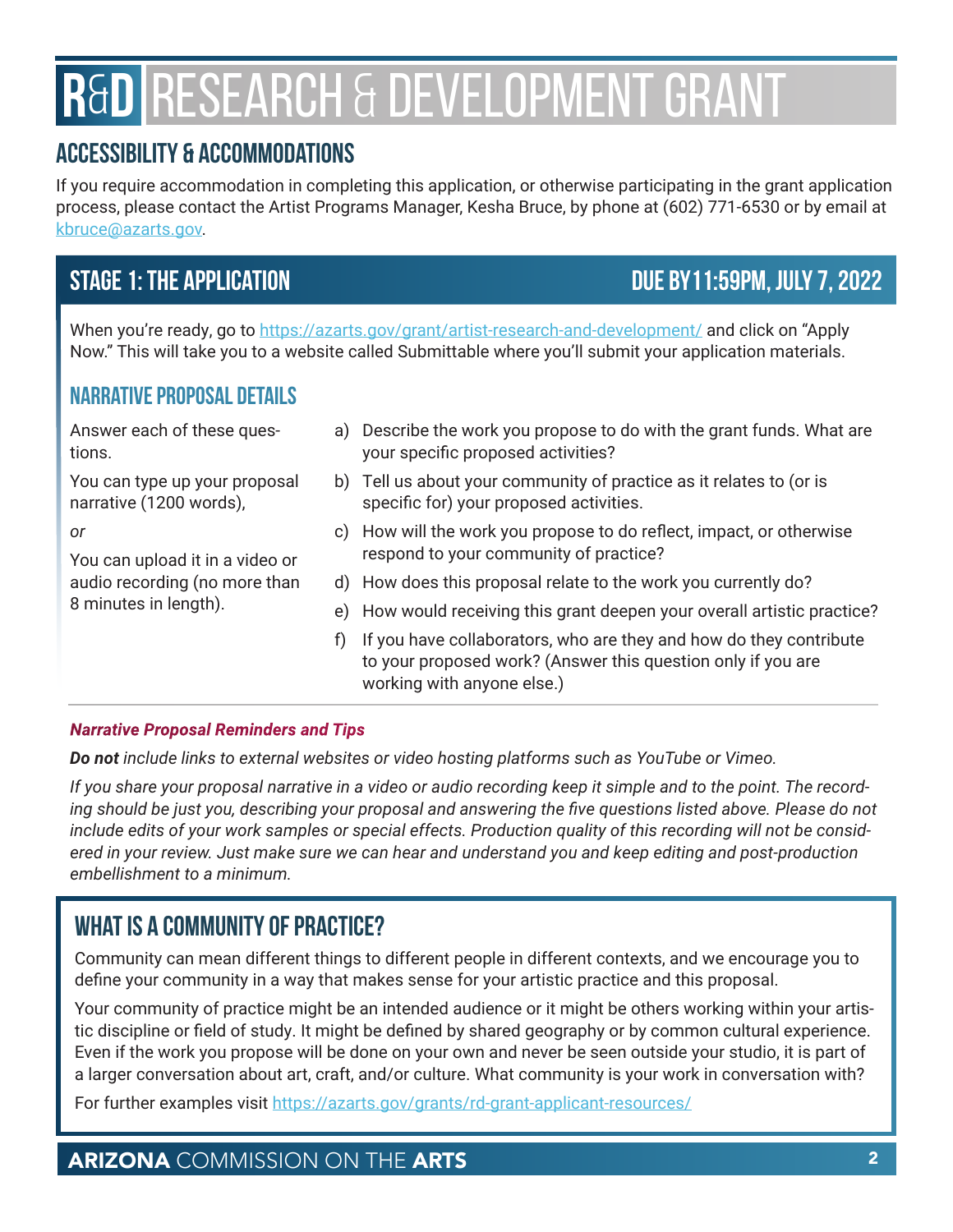# **R**&**D** RESEARCH & DEVELOPMENT GRANT

# **Stage 1: The Application [continued]**

### **Work Samples**

Submit work samples you've completed in the last 5 years.

From the list to the right, please choose the most appropriate artistic work sample format to represent your discipline:

#### **Applicant work samples**

- 5 minutes of recorded audio
- 5 minutes of recorded video
- 10 images
- 5 pages of double-spaced text
- Combination of materials listed above. Please edit accordingly for no more than a total of 5 minutes of reviewing time (2 images=1 minute. 1 page = 1 minute.)

#### *Work Sample Reminders and Tips*

- *• Always test your work samples as you upload them!*
- *• Do not submit promotional materials, exhibition posters, event programs, or published reviews as work samples.*
- *• Do not include URL links to external websites or video hosting platforms.*

If you have collaborators you may include one work sample per person, for up to 3 collaborators:

### **Work Samples Description**

Provide a brief description explaining how the submitted work sample(s) relate to your proposal. Why did you choose them?

Include the following for each work sample:

#### **Collaborator(s) work samples**

- 1 minute of recorded audio
- 1 minute of recorded video
- 2 images
- 1 page of double-spaced text or 1-2 poems
- Combination of materials listed above: Please edit accordingly for no more than a total of 1 minute of reviewing time (2 images=1 minute. 1 page = 1 minute.)
- Artist's name
- Title of the work
- Date completed/premiered

#### *If applicable:*

- Location/site of exhibition or presentation
- Dimensions and medium of the work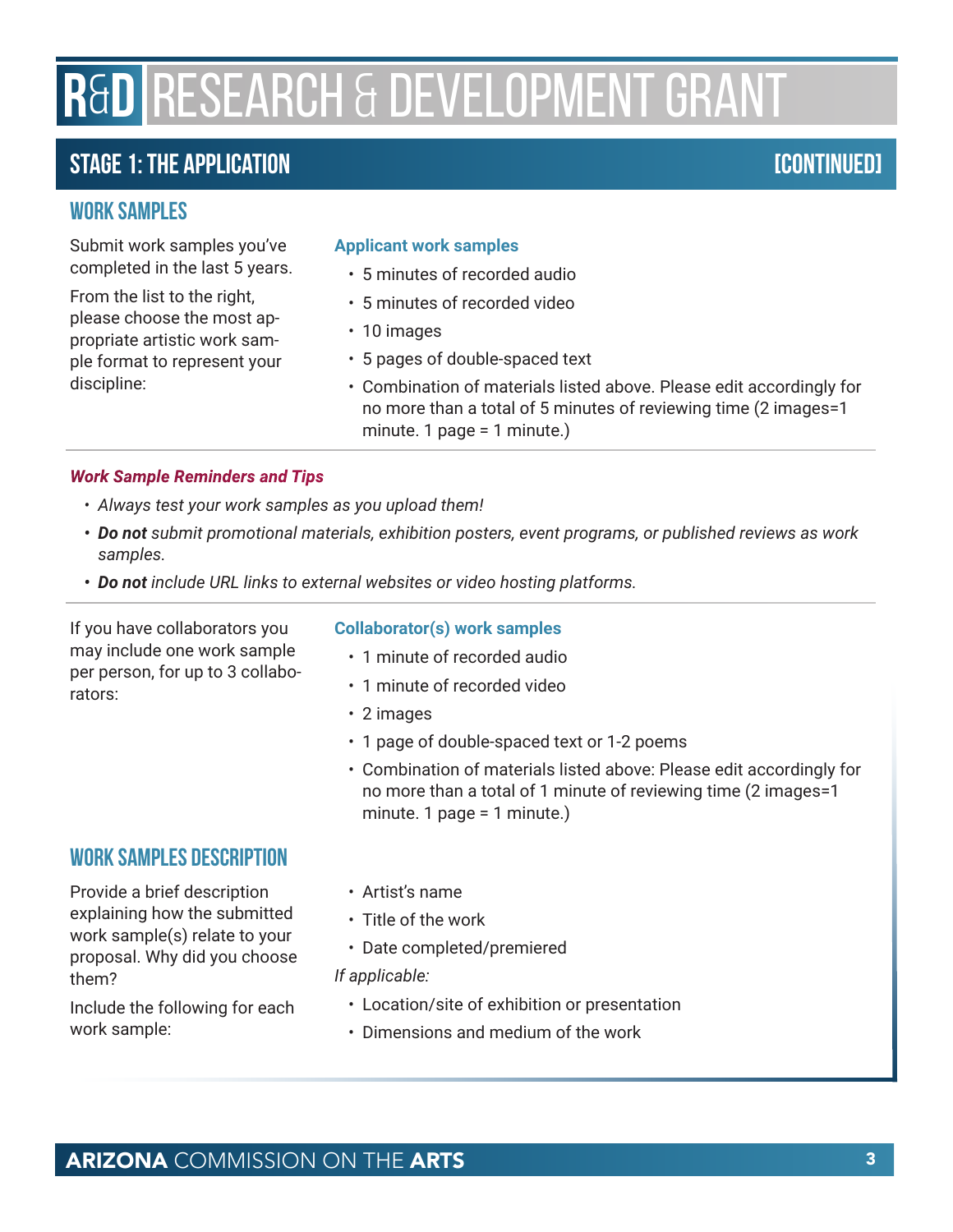# **R**&**D** RESEARCH & DEVELOPMENT GRANT

# **Stage 1: Evaluation Criteria**

Here's what panelists will be thinking about as they review Stage 1 application materials:

#### **Potential Impact to Artist**

Does the application describe the potential impact to your personal craft and/or body of work in the narrative proposal details submitted?

#### **Potential Impact to Artist's Community of Practice**

Did you clearly define your community of practice? Does the application describe how the proposed work will impact, reflect, or respond to your artistic discipline, audience, field of study, place-based community, or broader community?

#### **Artistic Strength**

Do the work samples you share reflect your distinct vision and originality? Does your work sample description convey a clear understanding of your craft—the techniques you use and the intention behind them—and commitment to artistic achievement?

# **Review Process: Stage 1**

All applications submitted by 11:59 pm, July 7, 2022 will be reviewed by a panel of independent arts professionals from communities throughout the state. Applicants whose applications are determined to be most competitive according to evaluation criteria will be invited to submit additional materials and move on to Stage 2 of the application process.

**You will be notified whether or not your application will advance to Stage 2 no later than September 13, 2022.**

# **Bill Desmond Writing Award**

The Bill Desmond Writing Award provides funding support in the amount of \$1,000 to excelling nonfiction writers for specific project-related costs. The award is available to a nonfiction writer applying for the R&D Grant and can be offered independent of or in addition to the R&D award. No additional application materials are required.

Funding for the Bill Desmond Writing Award is generously provided by the Bill and Kathy Desmond Endowment.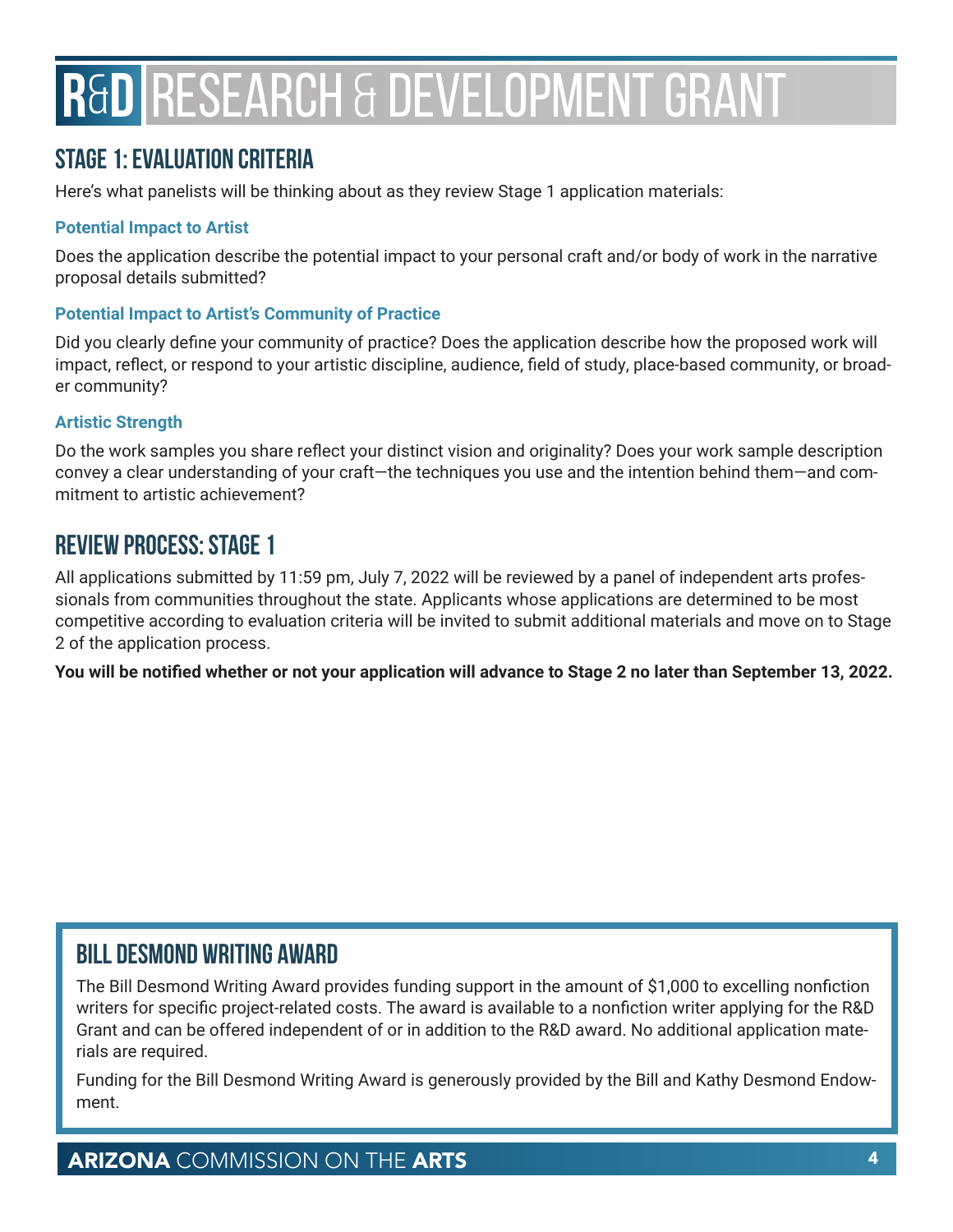# **R**&**D** RESEARCH & DEVELOPMENT GRANT

# **Stage 2: The Application Due by 11:59 pm, October 13, 2022**

Applicants who advance to Stage 2 of review will be invited to submit additional information including a process map, an experience list, and an expense list. Panelists will review the application as a whole and convene for a public panel meeting to make final funding recommendations.

## **Process Map**

Map the course of your creative process for this proposal by identifying 3 to 5 specific steps you will take during the funding period. These steps may include research, travel, activities or events, achievements, or anything else you will use to organize and track your artistic process and progress.

You will be asked to upload a 1-page Process Map (.jpg or .pdf) describing the specific steps you will take to complete your proposed work. You can provide a numbered list of steps, a timeline (with or without specific activity dates), a flow chart, drawing, sketch, other visual, or simply a written narrative.

## **Experience List**

Provide 3 to 5 personal, professional, and/or community-based experiences you have engaged in within the past 5 years that are relevant to your proposal. You may include 1-2 experiences that took place more than 5 years ago so long as they are especially relevant to your current proposal.

Briefly describe how each experience has prepared you for the work you propose to undertake.

#### *Experience List Reminders and Tips*

*Please do not simply include a list of highlights or accomplishments from your CV or resume. Instead, include experiences that clearly demonstrate that you have the knowledge and skill set necessary to complete the activities you've proposed in your application.*

#### **Collaborator's Experience List**

Provide 1 to 3 personal, professional, and/or community-based experiences that each of your collaborators engaged in the past 5 years.

Briefly describe how each experience is relevant to your proposal and has prepared your collaborators for the work you propose to undertake.

## **Expenses List**

List total eligible expenses (artist stipends, including your own artist stipend, materials, travel costs, equipment, space rental, production costs, documentation, marketing, rehearsal time, childcare, etc.) related to your proposal.

Please include expenses even if you are not seeking funding for them and tell us about any additional income in the Budget Narrative section below.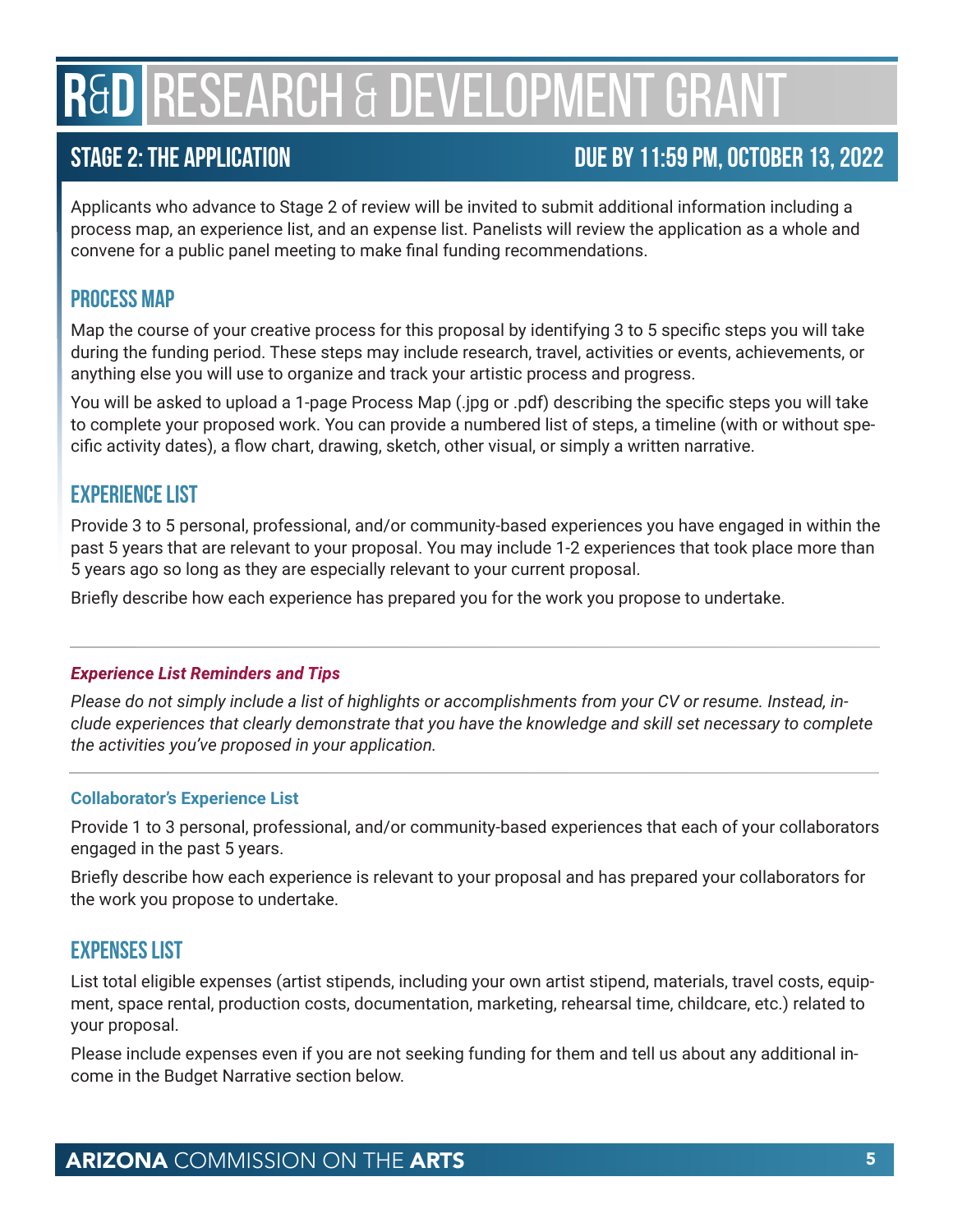# **R**&**D** RESEARCH & DEVELOPMENT GRANT

# **Stage 2: The Application [Continued]**

### **Grant Amount Requested**

Indicate the grant amount you are requesting, between \$3,000 and \$5,000.

### **Budget Narrative**

Describe anything in the expenses list that would benefit from additional clarification. For example, if your expenses exceed \$5,000, please tell us how you will fund the rest of your proposed activities.

# **Stage 2: Evaluation Criteria**

As you develop your application materials for Stage 2, consider that the panelists will be thinking about Stage 1 Application Materials and Evaluation Criteria in addition to the following:

#### **Feasibility**

Does the application demonstrate substantial evidence that the proposal will be realized within the funding period? Does the application include a reasonable expenses list for the scope and scale of your proposed activities? Do the process map and experience list provide evidence of your ability and capacity to realize your proposal? Are the experiences you describe relevant to the work you propose? Does the process map present a clear path to your goals?

#### **Integrity of Proposal**

Viewed as a whole, does your application demonstrate the integrity with which you approach your artistic practice and the community of practice you defined? Do your application materials demonstrate a commitment to high ethical standards and equitable professional practices in regard to proposed actions, values, methods, and goals?

## **Review Process: Stage 2**

After the October 13 due date, your Stage 1 and Stage 2 application materials will be evaluated by each member of the review panel individually, according to the evaluation criteria.

On November 18, 2022, the panelists will convene in Phoenix to discuss the applications as a group. This meeting is open to the public and applicants being reviewed will be notified of listening options. At the conclusion of the meeting, panelists will finalize their scores and recommend up to 30 applications for funding. These recommendations will then be sent to the Arts Commission's Governor-appointed board of commissioners for approval.

**Grantees will be notified in December 2022 and will receive grant funds by April 7, 2023..**